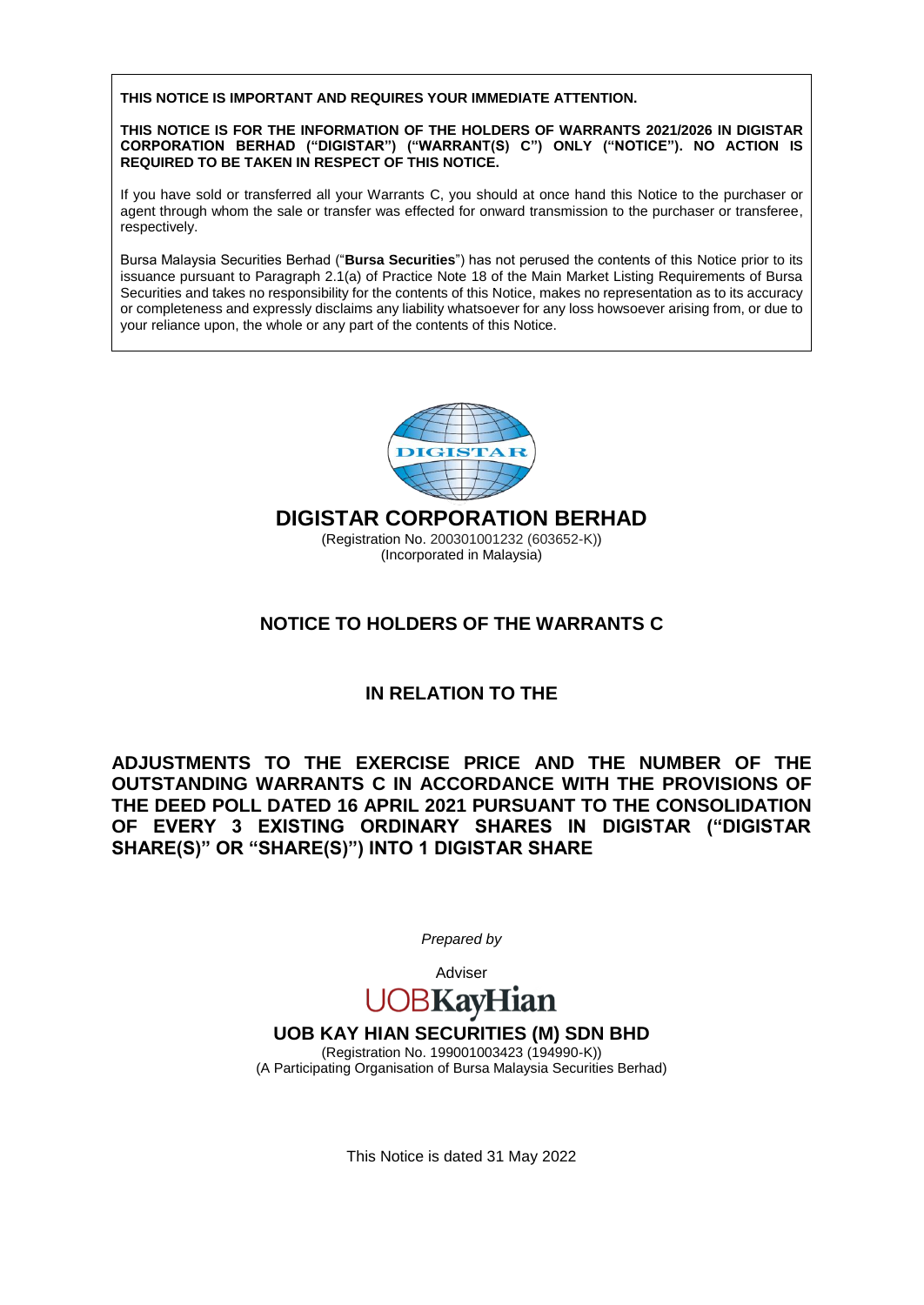### **DEFINITIONS**

Except where the context otherwise requires, the following definitions shall apply throughout this Notice:-

| "Adjustments"                      | : Adjustments to the Exercise Price and the number of Warrants C made<br>in accordance with the provisions of the Deed Poll C as a result of the<br><b>Share Consolidation</b>                                                                                                                               |  |  |  |  |  |
|------------------------------------|--------------------------------------------------------------------------------------------------------------------------------------------------------------------------------------------------------------------------------------------------------------------------------------------------------------|--|--|--|--|--|
| "Board"                            | Board of Directors of Digistar                                                                                                                                                                                                                                                                               |  |  |  |  |  |
| "Bursa Depository"                 | Bursa Malaysia Depository Sdn Bhd (Registration No. 198701006854<br>$(165570-W))$                                                                                                                                                                                                                            |  |  |  |  |  |
| "Bursa Securities"                 | Bursa Malaysia Securities Berhad (Registration No. 200301033577<br>$(635998-W)$                                                                                                                                                                                                                              |  |  |  |  |  |
| "Capital Reduction"                | : The reduction of the issued share capital of Digistar pursuant to<br>Section 116 of the Companies Act 2016                                                                                                                                                                                                 |  |  |  |  |  |
| "Consolidated Share(s)":           | Digistar Shares following the completion of the Share Consolidation                                                                                                                                                                                                                                          |  |  |  |  |  |
| "Consolidated<br>Warrant(s) C"     | Warrants C following the completion of the Share Consolidation                                                                                                                                                                                                                                               |  |  |  |  |  |
| "Deed Poll C"                      | The deed poll dated 16 April 2021 constituting the Warrants C                                                                                                                                                                                                                                                |  |  |  |  |  |
| "Digistar" or the<br>"Company"     | Digistar Corporation Berhad (Registration No. 200301001232<br>$(603652-K)$                                                                                                                                                                                                                                   |  |  |  |  |  |
| "Digistar Group" or the<br>"Group" | Digistar and its subsidiary companies, collectively                                                                                                                                                                                                                                                          |  |  |  |  |  |
| "Digistar Share(s) or<br>Share(s)" | Ordinary shares in Digistar                                                                                                                                                                                                                                                                                  |  |  |  |  |  |
| "Director(s)"                      | The director(s) of Digistar having the meaning given in Section 2(1) of<br>the Companies Act 2016 and Section 2(1) of the Capital Markets and<br>Services Act 2007                                                                                                                                           |  |  |  |  |  |
| "EGM"                              | Extraordinary general meeting of the Company held at Level 3,<br>Imperial Heritage Hotel Melaka, No 1, Jalan Merdeka 1, Taman<br>Melaka Raya, 75000 Melaka on Thursday, 28 April 2022 at 10.00 a.m.<br>in relation to the Share Consolidation and Capital Reduction                                          |  |  |  |  |  |
| "Entitled<br>Shareholder(s)"       | The shareholders of Digistar whose names appear in the Company's<br>Record of Depositors on the Entitlement Date                                                                                                                                                                                             |  |  |  |  |  |
| "Entitled Warrant C<br>Holder(s)"  | The Warrant C Holders of Digistar whose names appear in the<br>Company's Record of Depositors for the Warrants C on the Entitlement<br>Date                                                                                                                                                                  |  |  |  |  |  |
| "Entitlement Date"                 | Monday, 30 May 2022 at 5.00 p.m., being the date and time on which<br>the Entitled Shareholders and Entitled Warrant C Holders of the<br>Company must be registered in Digistar's Record of Depositors in<br>order to be entitled to participate in the Share Consolidation and<br>Adjustments, respectively |  |  |  |  |  |
| "Exercise Price"                   | RM0.10, being the price at which 1 Warrant C is exercisable into 1<br>Digistar Share, subject to such adjustments as may be allowed under<br>the Deed Poll C                                                                                                                                                 |  |  |  |  |  |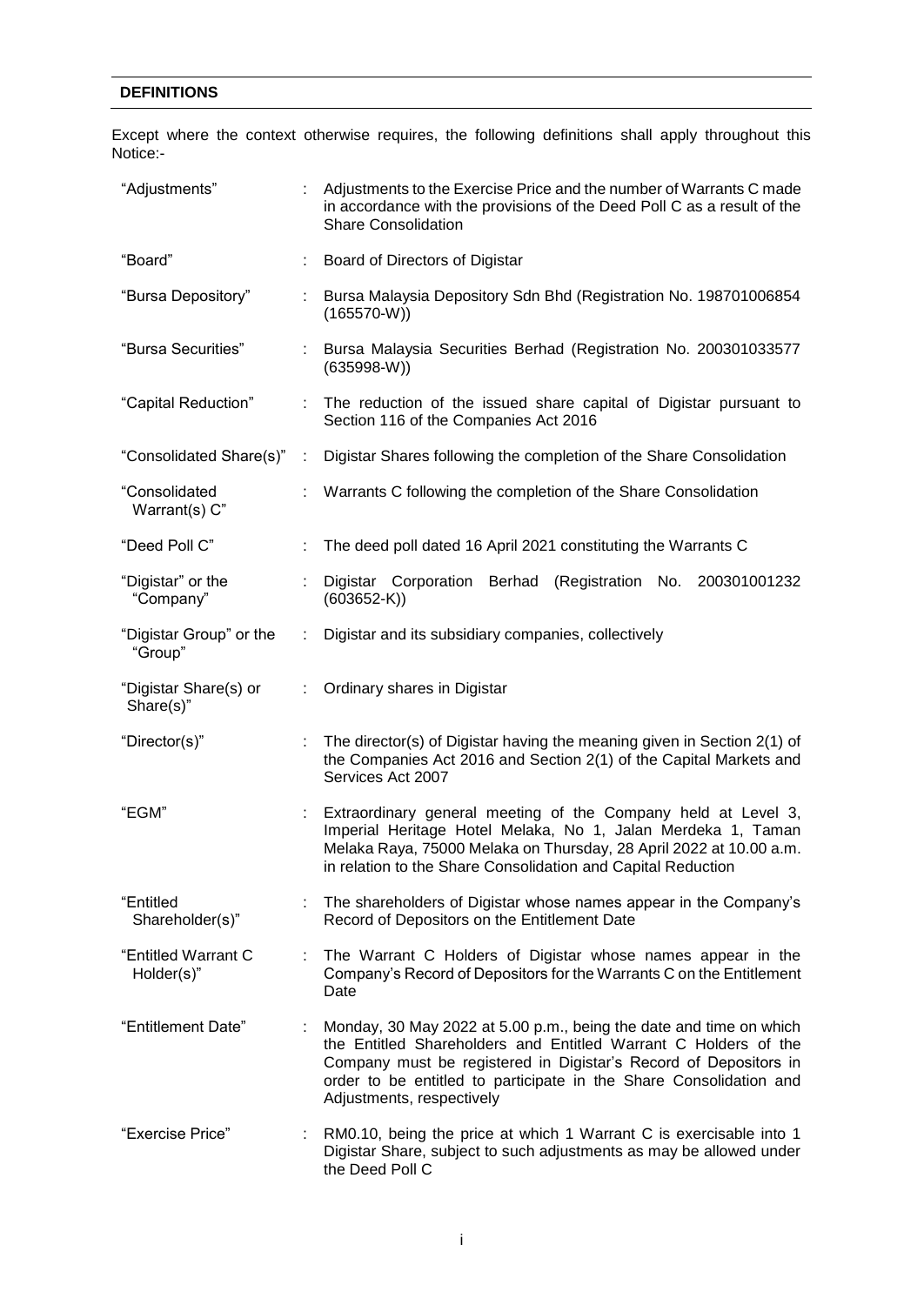### **DEFINITIONS (CONT'D)**

| "Listing Requirements"      | : Main Market Listing Requirements of Bursa Securities, as amended<br>and modified from time to time                                                                                                        |  |  |  |  |
|-----------------------------|-------------------------------------------------------------------------------------------------------------------------------------------------------------------------------------------------------------|--|--|--|--|
| "Market Day(s)"             | : Any day(s) between Monday to Friday (inclusive), excluding public<br>holidays, and any day on which Bursa Securities is open for trading in<br>securities                                                 |  |  |  |  |
| "Notice"                    | This notice to Warrant C Holders dated 31 May 2022                                                                                                                                                          |  |  |  |  |
| "Record of Depositors"      | : A record depositors established by Bursa Depository under the rules<br>of Bursa Depository as issued pursuant to the Securities Industry<br>(Central Depositories Act 1991, as amended from time to time) |  |  |  |  |
| "RM" and "sen"              | Ringgit Malaysia and sen, respectively                                                                                                                                                                      |  |  |  |  |
| "Share Consolidation"       | : The consolidation of every 3 existing Digistar Shares held by the<br>shareholders of Digistar on the Entitlement Date into 1 Consolidated<br>Share                                                        |  |  |  |  |
| "UOBKH" or the<br>"Adviser" | : UOB Kay Hian Securities<br>(M) Sdn Bhd (Registration<br>No.<br>199001003423 (194990-K))                                                                                                                   |  |  |  |  |
| "Warrant(s) C"              | : The outstanding Warrants 2021/2026 issued by the Company<br>pursuant to the Deed Poll C and expiring on 27 May 2026                                                                                       |  |  |  |  |
| "Warrant C Holder(s)"       | : Holder(s) of the Warrants $C$                                                                                                                                                                             |  |  |  |  |

Words incorporating the singular shall, where applicable, include the plural and vice versa. Words incorporating the masculine gender shall, where applicable, include the feminine and neuter genders and vice versa. Any reference to persons shall include a corporation, unless otherwise specified.

Any reference in this Notice to any enactment is a reference to that enactment as for the time being amended or re-enacted. Any reference to a time of day in this Notice shall be a reference to Malaysian time, unless otherwise specified.

Any discrepancies in the amounts and percentage figures included herein have been subjected to rounding adjustments.

### **THE REST OF THIS PAGE HAS BEEN INTENTIONALLY LEFT BLANK**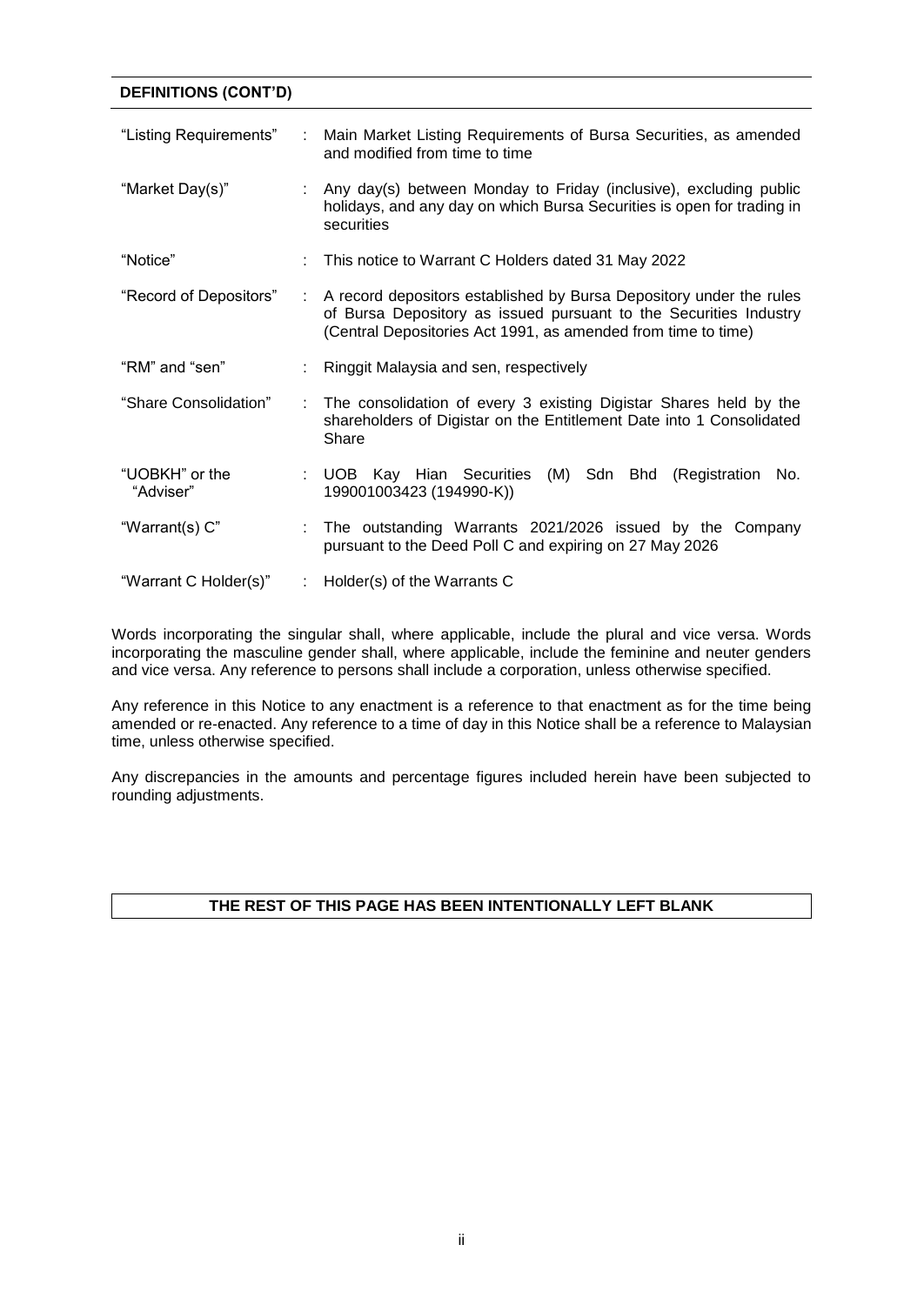#### **TABLE OF CONTENTS**

#### **LETTER TO THE ENTITLED WARRANT C HOLDERS OF DIGISTAR IN RELATION TO THE ADJUSTMENTS CONTAINING:-**

|         |                                     | <b>PAGE</b>    |
|---------|-------------------------------------|----------------|
| $1_{-}$ | <b>INTRODUCTION</b>                 | 1              |
| 2.      | RATIONALE FOR THE ADJUSTMENTS       | $\overline{2}$ |
| 3.      | DETAILS OF THE ADJUSTMENTS          | $\overline{2}$ |
| 4.      | EFFECTIVE DATE OF THE ADJUSTMENTS   | 3              |
| 5.      | <b>CONSENT</b>                      | 3              |
| 6.      | DIRECTORS' RESPONSIBILITY STATEMENT | 3              |
| 7.      | DOCUMENTS AVAILABLE FOR INSPECTION  | 4              |

### **THE REST OF THIS PAGE HAS BEEN INTENTIONALLY LEFT BLANK**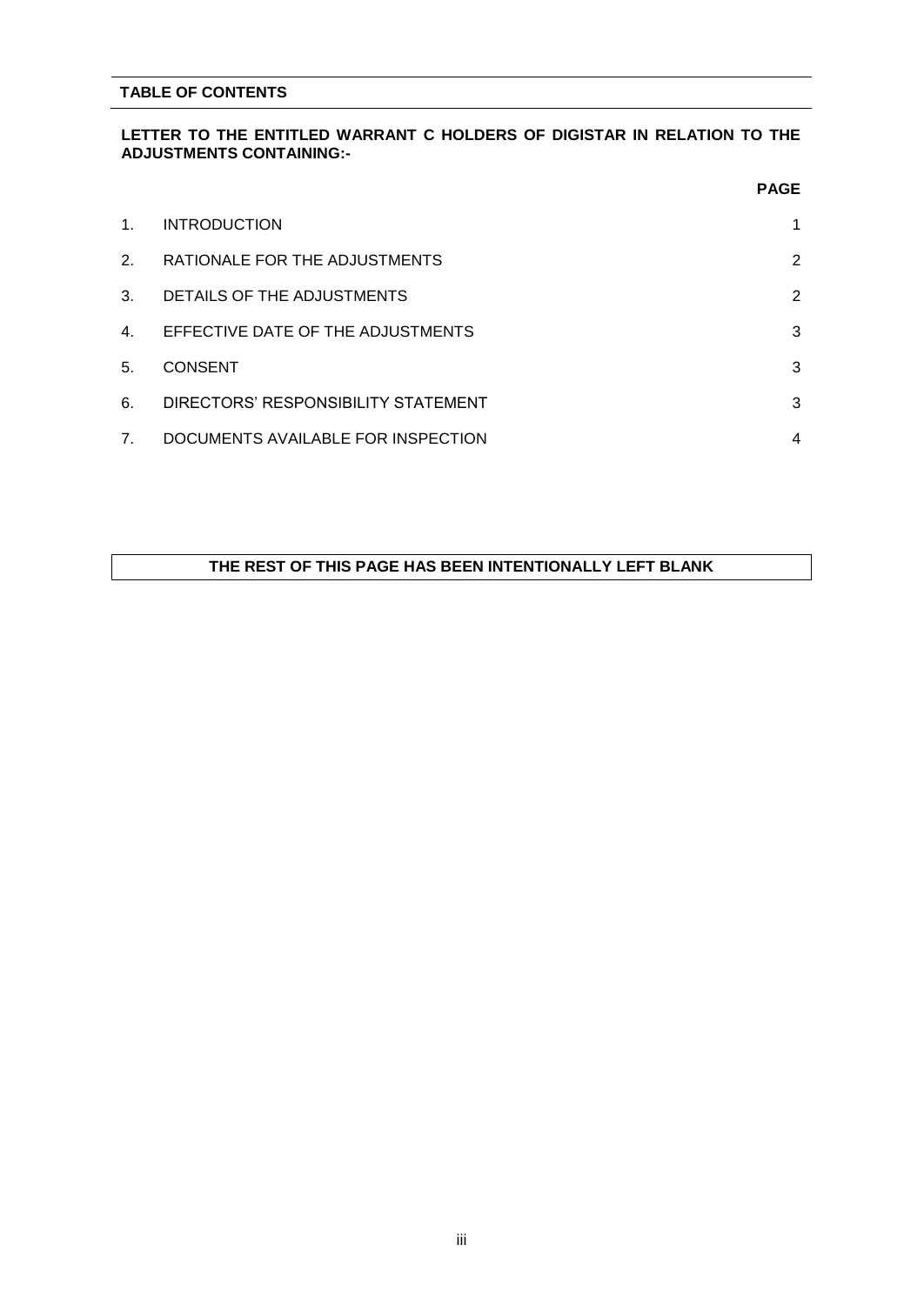

#### **Registered Office**

Level 2, Tower 1 Avenue 5, Bangsar South City 59200, Kuala Lumpur

31 May 2022

#### **Board of Directors**

Tan Sri Dato' Ir. Hj. Zaini Bin Omar *(Independent Non-Executive Chairman)* Mejar (K) Datuk Wira Lee Wah Chong *(Group Managing Director)* Lee Mey Ling<br>
Lee Jin Jean<br> *Lee Jin Jean (Executive Director) (Executive Director)* Lee Jin Jean *(Executive Director)*

Dato' Haji Ishak Bin Haji Mohamed *(Senior Independent Non-Executive Director) (Independent Non-Executive Director)* Lee Chun Szen *(Executive Director)*

#### **To: The Entitled Warrant C Holders**

Dear Sir/Madam,

#### **ADJUSTMENTS TO THE EXERCISE PRICE AND THE NUMBER OF THE OUTSTANDING WARRANTS C IN ACCORDANCE WITH THE PROVISIONS OF THE DEED POLL C PURSUANT TO THE SHARE CONSOLIDATION**

#### **1. INTRODUCTION**

On 28 February 2022, UOBKH had, on behalf of our Board, announced that our Company proposes to undertake the Share Consolidation and the Capital Reduction.

Subsequently, on 25 March 2022, UOBKH had, on behalf of our Board, announced that Bursa Securities had, vide its letter dated 24 March 2022, resolved to approve the Share Consolidation.

On 28 April 2022, our shareholders had approved the Share Consolidation and Capital Reduction at our EGM.

On 13 May 2022, UOBKH had, on behalf of our Board, announced that the Entitlement Date for the Share Consolidation had been fixed at 5.00 p.m. on Monday, 30 May 2022.

**THE PURPOSE OF THIS NOTICE IS TO PROVIDE YOU WITH THE RELEVANT INFORMATION PERTAINING TO THE ADJUSTMENTS. NO ACTION IS REQUIRED TO BE TAKEN BY YOU IN RESPECT OF THIS NOTICE.**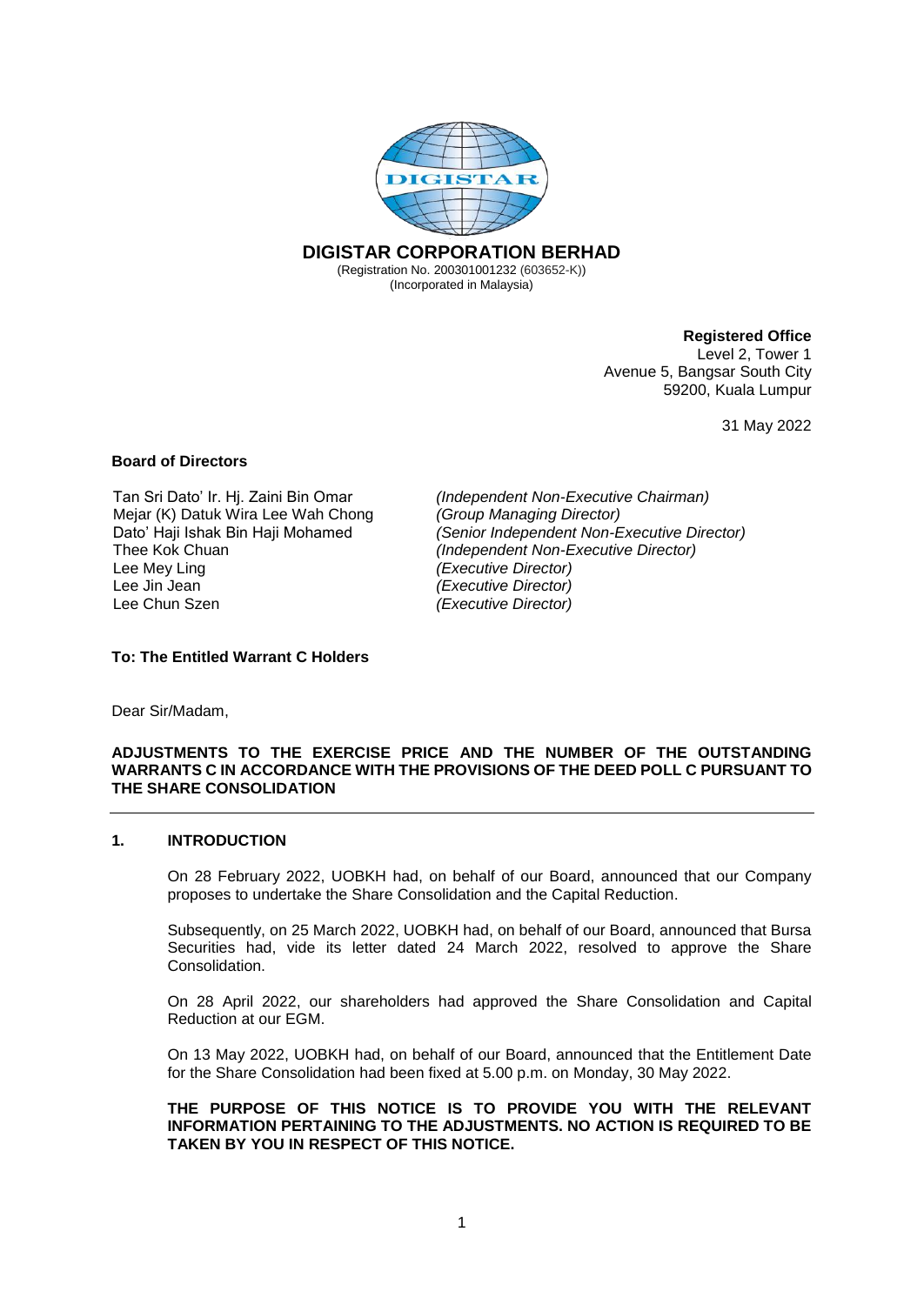#### **2. RATIONALE FOR THE ADJUSTMENTS**

Pursuant to the provisions of the Deed Poll C, the Exercise Price and number of the outstanding Warrants C will be adjusted if and whenever a Share is consolidated. In this regard, the Adjustments were made in order to ensure that the status of Warrant C Holders would not be prejudiced after the implementation of the Share Consolidation.

Further, the Adjustments were made in accordance with the provisions of the Schedule 4 of the Deed Poll C and in consultation with UOBKH.

Save for the adjustments to the Exercise Price and the number of the outstanding Warrants C, the rights and obligations of the Warrant C Holders will remain unchanged.

#### **3. DETAILS OF THE ADJUSTMENTS**

As at the Entitlement Date, there are 260,384,403 outstanding Warrants C in issue with the Exercise Price of RM0.10 per Warrant C.

#### **3.1 Adjustments pursuant to the Share Consolidation**

Given that the Company is undertaking the Share Consolidation, Digistar is hence required to comply with Paragraph (a) of Schedule 4 of the Deed Poll C, the extract of which are set out below:-

If and whenever a Share is consolidated or subdivided, then the Exercise Price and/or the additional number of Warrants C to be issued shall be adjusted, calculated or determined in the following manner:-

| (a)        | New exercise price of |  | $=$ S |  | (Previous total number of Shares)          |  |  |
|------------|-----------------------|--|-------|--|--------------------------------------------|--|--|
|            | Warrants C            |  |       |  | (Revised total number of Shares)           |  |  |
| $\sqrt{2}$ | Additional purpose of |  |       |  | $(Douinad number of ionized observations)$ |  |  |

(b) Additional number of  $\frac{1}{2}$  Marrants C to be issued  $\frac{1}{2}$  T x (Revised number of issued shares) - - - T (Previous number of issued shares)

where:-

S : Existing exercise price, i.e. RM0.10 per Warrant C

T : Existing number of Warrants C held, i.e. 260,384,403

Pursuant thereto, the Adjustments arising from the Share Consolidation are set out as follows:-

| New exercise price<br>of Warrants C                | RM0.10                                                  | x | 1,048,916,802^<br>349.638.934^ |  |             |  |
|----------------------------------------------------|---------------------------------------------------------|---|--------------------------------|--|-------------|--|
|                                                    | RM0.30                                                  |   |                                |  |             |  |
| Additional number of<br>Warrants C to be<br>issued | $= 260.384.403$                                         |   | 349,638,934^<br>1.048.916.802^ |  | 260.384.403 |  |
|                                                    | $=$ (173,589,602) <sup>*</sup>                          |   |                                |  |             |  |
| Adjusted number of<br>Warrants C                   | 260,384,403 + (-173,589,602)<br>86,794,801 <sup>@</sup> |   |                                |  |             |  |

#### *Notes:-*

*^ Including treasury shares.*

*\* No additional Warrants C will be issued pursuant to the Share Consolidation.*

*@ The fractional entitlements arising from the Adjustments were disregarded and hence, the actual adjusted number of outstanding Warrants C pursuant to the Adjustments is 86,794,477.*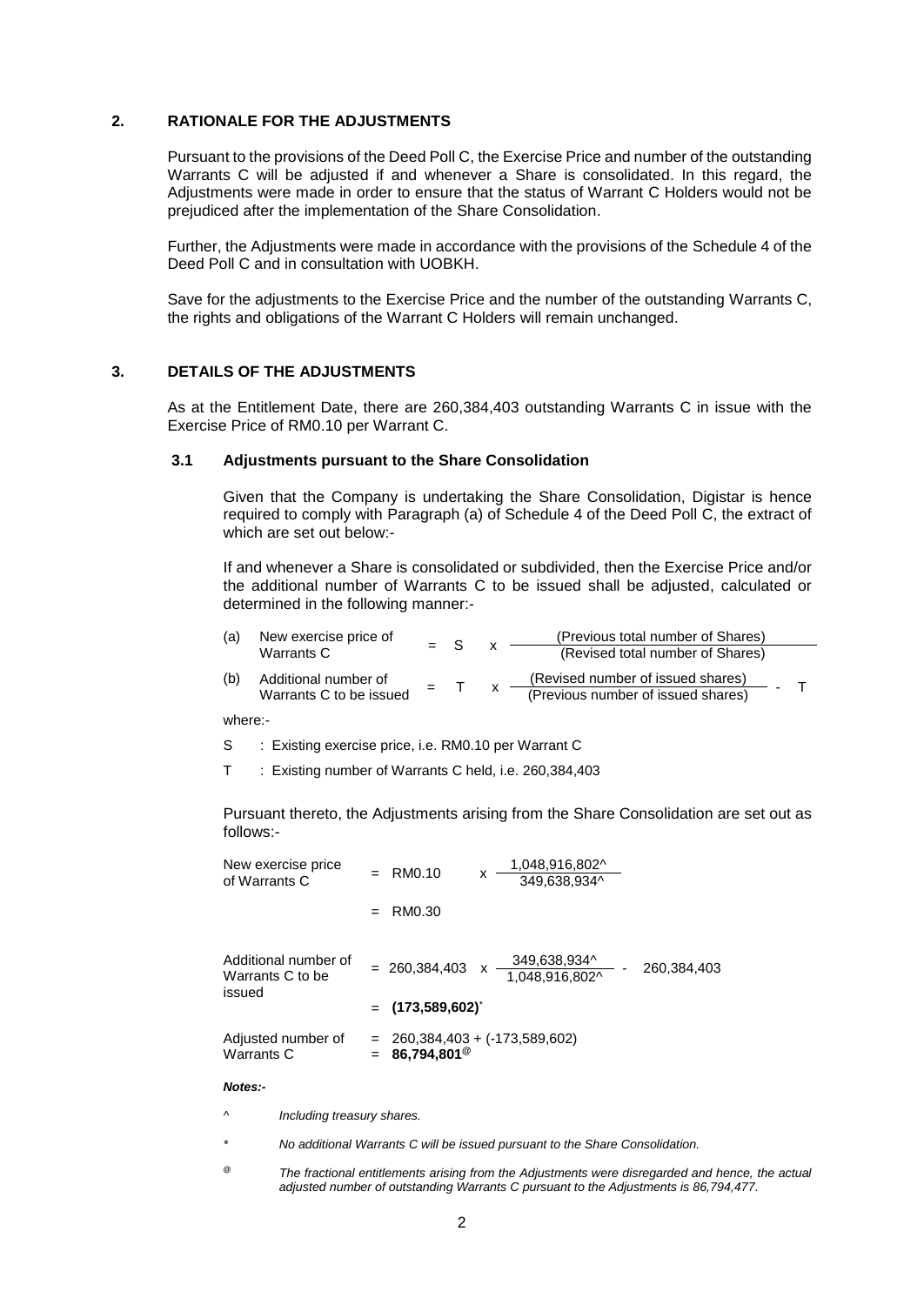#### **3.2 Summary of the Adjustments**

The summary of the Adjustments to the Exercise Price and number of outstanding Warrants C pursuant to the Share Consolidation are as follows:-

| (i)  | Exercise Price of the outstanding<br><b>Warrants C prior to the Adjustments</b> | <b>Exercise Price of the outstanding</b><br><b>Warrants C after the Adjustments</b> |
|------|---------------------------------------------------------------------------------|-------------------------------------------------------------------------------------|
|      | RM0.10                                                                          | RM0.30                                                                              |
| (ii) | No. of the outstanding Warrants C<br>prior to the Adjustments                   | No. of the outstanding Warrants C<br>after the Adjustments                          |
|      | 260,384,403                                                                     | 86,794,801 <sup>@</sup>                                                             |

*Note:-*

*@ The fractional entitlements arising from the Adjustments were disregarded and hence, the actual adjusted number of outstanding Warrants C pursuant to the Adjustments is 86,794,477.*

The Adjustments were made by the Board in consultation with UOBKH in accordance with the provisions of the Deed Poll C.

## **4. EFFECTIVE DATE OF THE ADJUSTMENTS**

In accordance with the Paragraph (a) of Schedule 4 of the Deed Poll C, the Adjustments took effect from 5.00 p.m. on Monday, 30 May 2022, being the Entitlement Date.

### **5. CONSENT**

UOBKH have given and have not subsequently withdrawn its written consent to the inclusion of its name in this Notice and all references thereto in the form and context in which it appears in this Notice.

### **6. DIRECTORS' RESPONSIBILITY STATEMENT**

This Notice has been seen and approved by our Board, and the Directors individually and collectively accept full responsibility for the accuracy of the information contained herein and confirm that, after making all reasonable enquiries and to the best of their knowledge and belief, there are no false or misleading statements contained in this Notice or other facts, the omission of which would make any statement in this Notice false or misleading.

### **THE REST OF THIS PAGE HAS BEEN INTENTIONALLY LEFT BLANK**